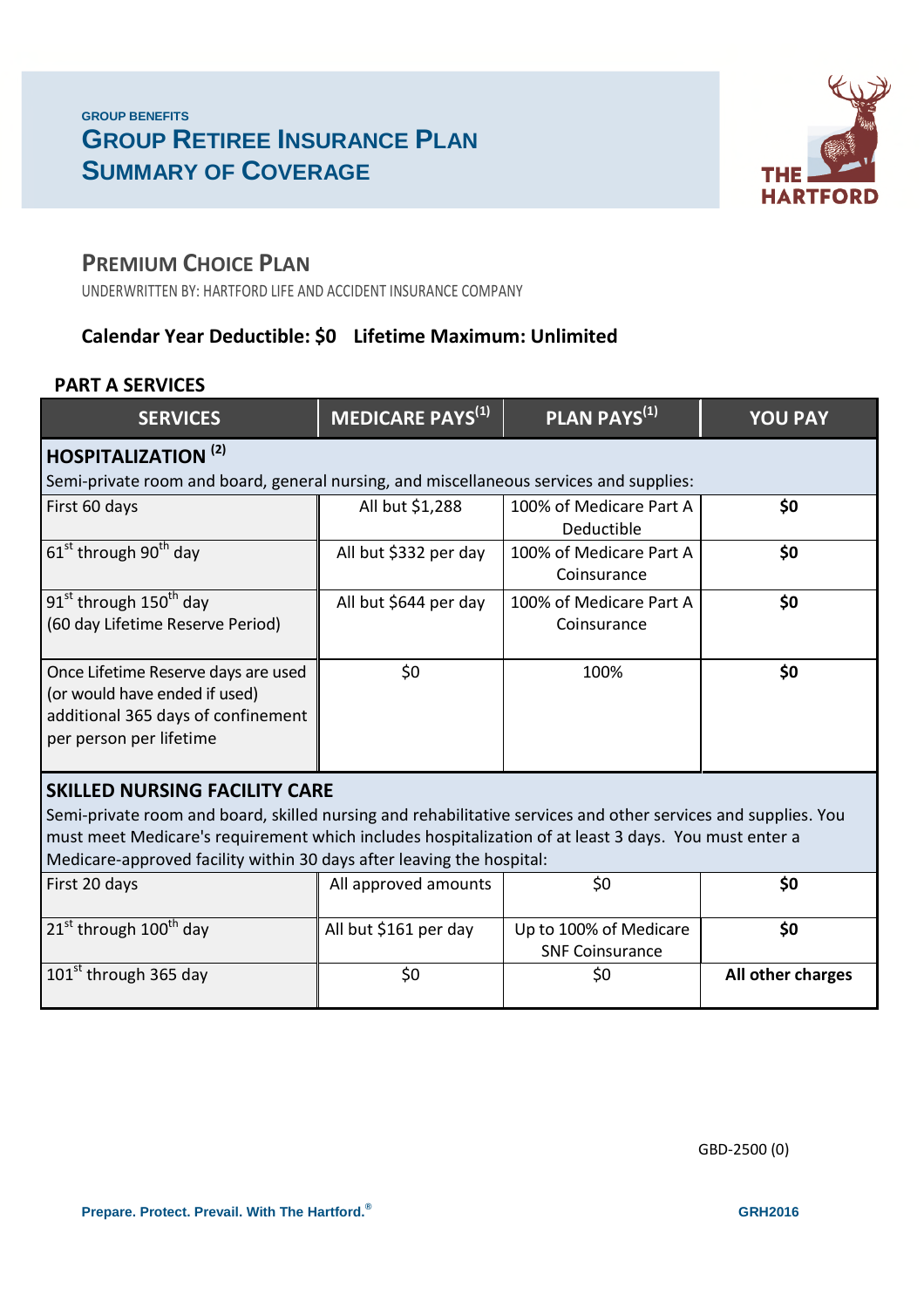# **GROUP RETIREE INSURANCE PLAN SUMMARY OF COVERAGE FOR PREMIUM CHOICE PLAN**



| <b>SERVICES</b>                                                                 | MEDICARE PAYS <sup>(1)</sup>                                                              | PLAN PAYS <sup>(1)</sup>                                                                              | <b>YOU PAY</b>    |
|---------------------------------------------------------------------------------|-------------------------------------------------------------------------------------------|-------------------------------------------------------------------------------------------------------|-------------------|
| <b>BLOOD DEDUCTIBLE - Hospital Confinement and Out-Patient Medical Expenses</b> |                                                                                           |                                                                                                       |                   |
| When furnished by a hospital or skilled nursing facility during a covered stay. |                                                                                           |                                                                                                       |                   |
| First 3 pints                                                                   | \$0                                                                                       | 100%                                                                                                  | \$0               |
| <b>Additional amounts</b>                                                       | 100%                                                                                      | \$0                                                                                                   | \$0               |
| <b>HOSPICE CARE</b>                                                             |                                                                                           |                                                                                                       |                   |
| Pain relief, symptom management and support services for terminally ill.        |                                                                                           |                                                                                                       |                   |
| As long as Physician certifies the<br>need                                      | All costs, but limited to<br>costs for out-patient<br>drug and in-patient<br>respite care | Co-insurance charges for<br>in-patient respite care,<br>drugs and biologicals<br>approved by Medicare | All other charges |

#### **PART B SERVICES**

| <b>SERVICES</b>                                                                                                        | MEDICARE PAYS <sup>(1)</sup> | PLAN PAYS <sup>(1)</sup> | <b>YOU PAY</b> |
|------------------------------------------------------------------------------------------------------------------------|------------------------------|--------------------------|----------------|
| <b>OUT-PATIENT MEDICAL EXPENSES</b>                                                                                    |                              |                          |                |
| The Policy may cover the following Medicare Part B Benefits:                                                           |                              |                          |                |
| <b>Physician Services Benefit</b>                                                                                      |                              |                          |                |
| <b>Specialist Services Benefit</b>                                                                                     |                              |                          |                |
| Outpatient Hospital Services and Ambulatory Surgical Care Benefit                                                      |                              |                          |                |
| <b>Outpatient Diagnostic and Radiology Services Benefit</b>                                                            |                              |                          |                |
| Outpatient Mental Health and Substance Abuse Services Benefit                                                          |                              |                          |                |
| Outpatient Rehabilitative and Cardiac Rehabilitative Services Benefit                                                  |                              |                          |                |
| <b>Emergency Care Benefit</b>                                                                                          |                              |                          |                |
| <b>Urgent Care Benefit</b>                                                                                             |                              |                          |                |
| Ambulance Services Benefit                                                                                             |                              |                          |                |
| Durable Medical Equipment and Prosthetics Benefit                                                                      |                              |                          |                |
| All Medicare Part B Benefits are based on per vist, except Ambulance Services Benefit, which is based on per trip, and |                              |                          |                |
| Durable Medical Equipment and Prosthetics Benefit, which is based on per device.                                       |                              |                          |                |
| <b>Medicare Part B Deductible</b>                                                                                      |                              |                          |                |
| First \$663 of Medicare-approved                                                                                       |                              |                          |                |
| amounts                                                                                                                | \$0                          | 100% of Medicare Part B  | \$0            |
|                                                                                                                        |                              | Deductible               |                |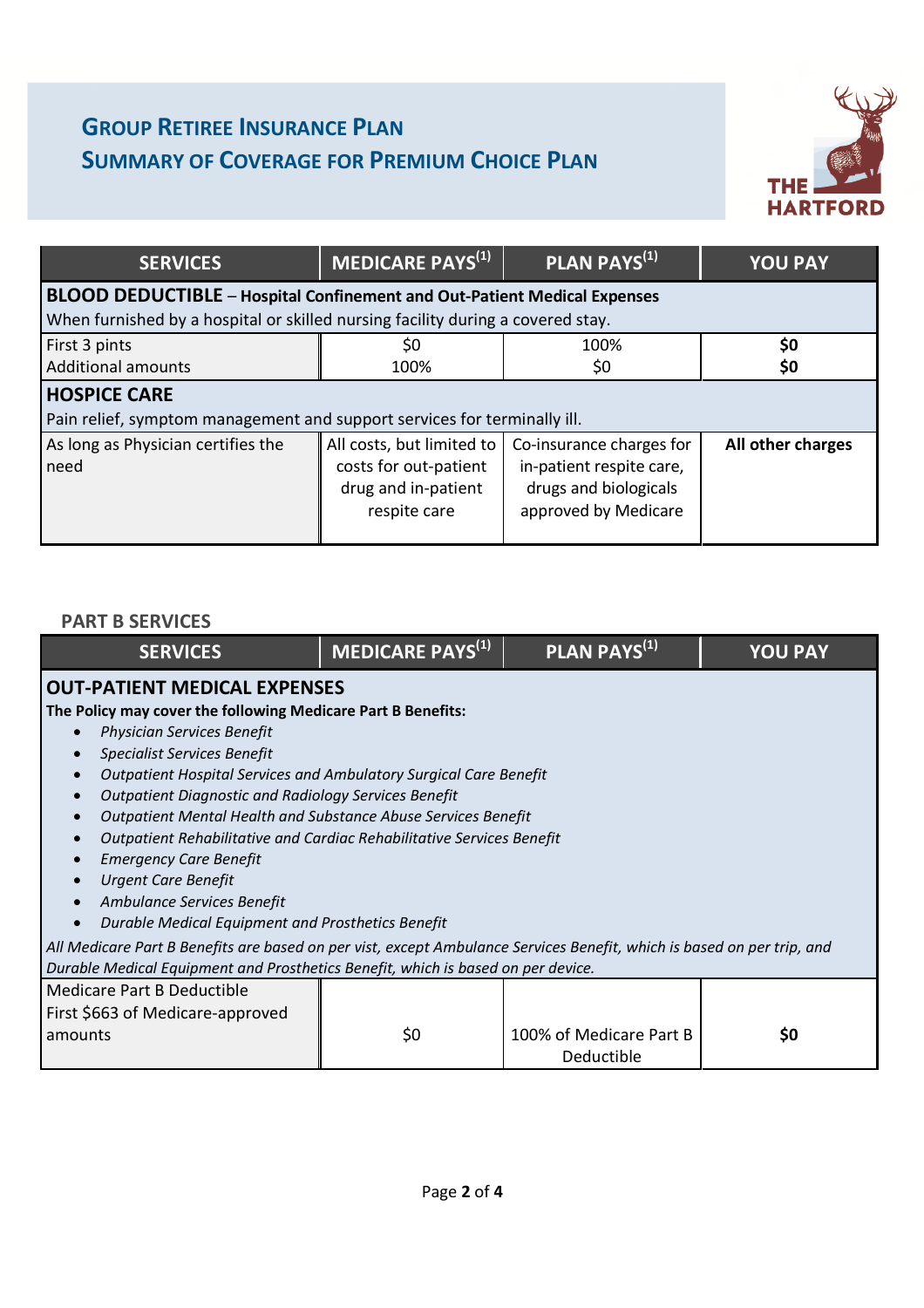# **GROUP RETIREE INSURANCE PLAN SUMMARY OF COVERAGE FOR PREMIUM CHOICE PLAN**



| <b>SERVICES</b>                                                                                                                                                                  | MEDICARE PAYS <sup>(1)</sup> | PLAN PAYS <sup>(1)</sup>                                | <b>YOU PAY</b> |
|----------------------------------------------------------------------------------------------------------------------------------------------------------------------------------|------------------------------|---------------------------------------------------------|----------------|
| Remainder of Medicare-approved<br>amounts                                                                                                                                        | 80%                          | 100% of the remaining<br>Medicare Part B<br>Coinsurance | \$0            |
| Part B Excess Charges for Non-<br>Participating Medicare providers<br>covers the difference between the<br>115% Medicare limiting fee and the<br>Medicare-approved Part B charge | \$0                          | 100%                                                    | \$0            |

#### **ADDITIONAL SERVICES**

| <b>SERVICES</b>                                                                                                                                                                                                                                                                                                                                                                                    | <b>MEDICARE PAYS</b> <sup>(1)</sup>                                                                                                        | PLAN PAYS <sup>(1)</sup>                                                     | <b>YOU PAY</b> |
|----------------------------------------------------------------------------------------------------------------------------------------------------------------------------------------------------------------------------------------------------------------------------------------------------------------------------------------------------------------------------------------------------|--------------------------------------------------------------------------------------------------------------------------------------------|------------------------------------------------------------------------------|----------------|
| PREVENTIVE MEDICAL CARE & CANCER SCREENINGS <sup>(3)</sup><br>Coverage for expenses incurred by a covered person for physical exams, preventive screening tests and<br>services, cancer screenings, and any other tests or preventive measures determined to be appropriate by the<br>attending Physician.<br>Refer to your Medicare and You handbook for more information on Preventive services. |                                                                                                                                            |                                                                              |                |
| "Welcome to Medicare" Physical<br>Exam<br>-within first 12 months of Part B<br>enrollment                                                                                                                                                                                                                                                                                                          | 100%                                                                                                                                       | \$0                                                                          | \$0            |
| <b>Annual Wellness Visit</b>                                                                                                                                                                                                                                                                                                                                                                       | 100%                                                                                                                                       | \$0                                                                          | \$0            |
| Vaccinations                                                                                                                                                                                                                                                                                                                                                                                       | 100%                                                                                                                                       | \$0                                                                          | \$0            |
| <b>Preventive Care Cancer Screening</b><br>Benefits <sup>(3)</sup>                                                                                                                                                                                                                                                                                                                                 | Generally 100% for<br>most preventive<br>screenings. Some<br>screenings subject to<br>the Medicare Part B<br>Deductible and<br>Coinsurance | 100% of remaining<br>covered expenses<br>Incurred not covered by<br>Medicare | \$0            |